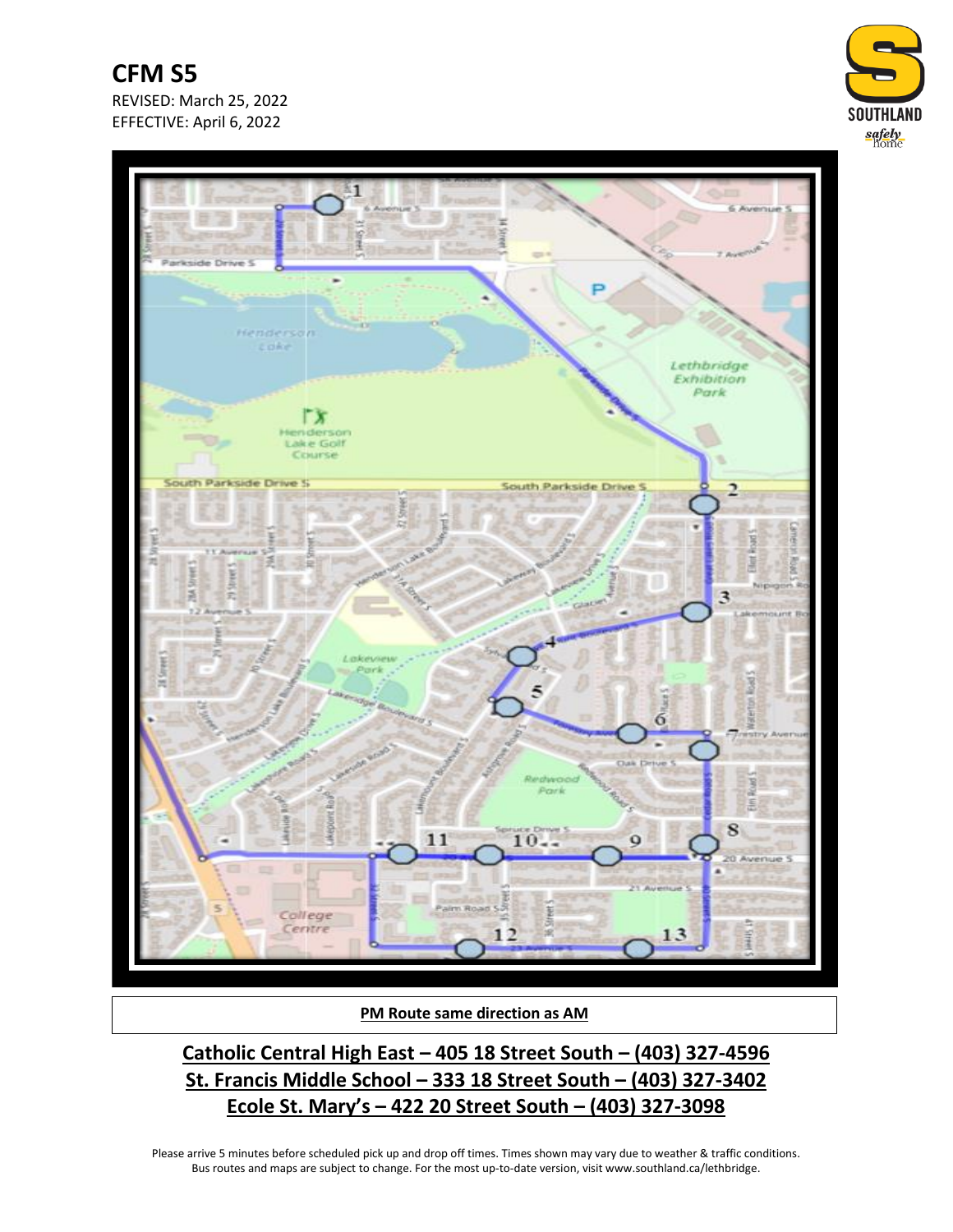## **CFM S5**

REVISED: March 25, 2022 EFFECTIVE: April 6, 2022

## #1 - 7:21 AM - 6 Ave South Westbound - Alley

- #2 7:25 AM Great Lakes Road South Southbound LPT Stop #12076
- #3 7:27 AM Lakemount Blvd South Westbound LPT Stop # 12077
- #4 7:29 AM Lakemount Blvd South Southbound LPT Stop #12079
- #5 7:31 AM Forestry Ave South Eastbound Alley (Formerly LPT)
- #6 7:32 AM Forestry Ave South Eastbound LPT Stop #12083
- #7 7:33 AM Cedar Road South Southbound LPT Stop #12085
- #8 7:34 AM Cedar Road South Southbound LPT Stop #12087
- #9 7:36 AM 20 Ave South Westbound Former LPT Stop
- #10 7:38 AM 20 Ave South Westbound Alley (Formerly LPT)
- #11 7:39 AM 20 Ave South Westbound Former LPT Stop
- #12 7:41 AM 23 Ave South Eastbound LPT Stop #12096
- #13 7:43 AM 23 Ave South Eastbound LPT Stop #12097
- #14 7:50 AM Catholic Central High School East Campus
- #15 7:50 AM Ecole St. Marys
- #16 7:50 AM St. Francis Junior High

## Catholic Central High East - 405 18 Street South - (403) 327-4596 St. Francis Middle School - 333 18 Street South - (403) 327-3402 Ecole St. Mary's  $-$  422 20 Street South  $-$  (403) 327-3098

Please arrive 5 minutes before scheduled pick up and drop off times. Times shown may vary due to weather & traffic conditions. Bus routes and maps are subject to change. For the most up-to-date version, visit www.southland.ca/lethbridge.